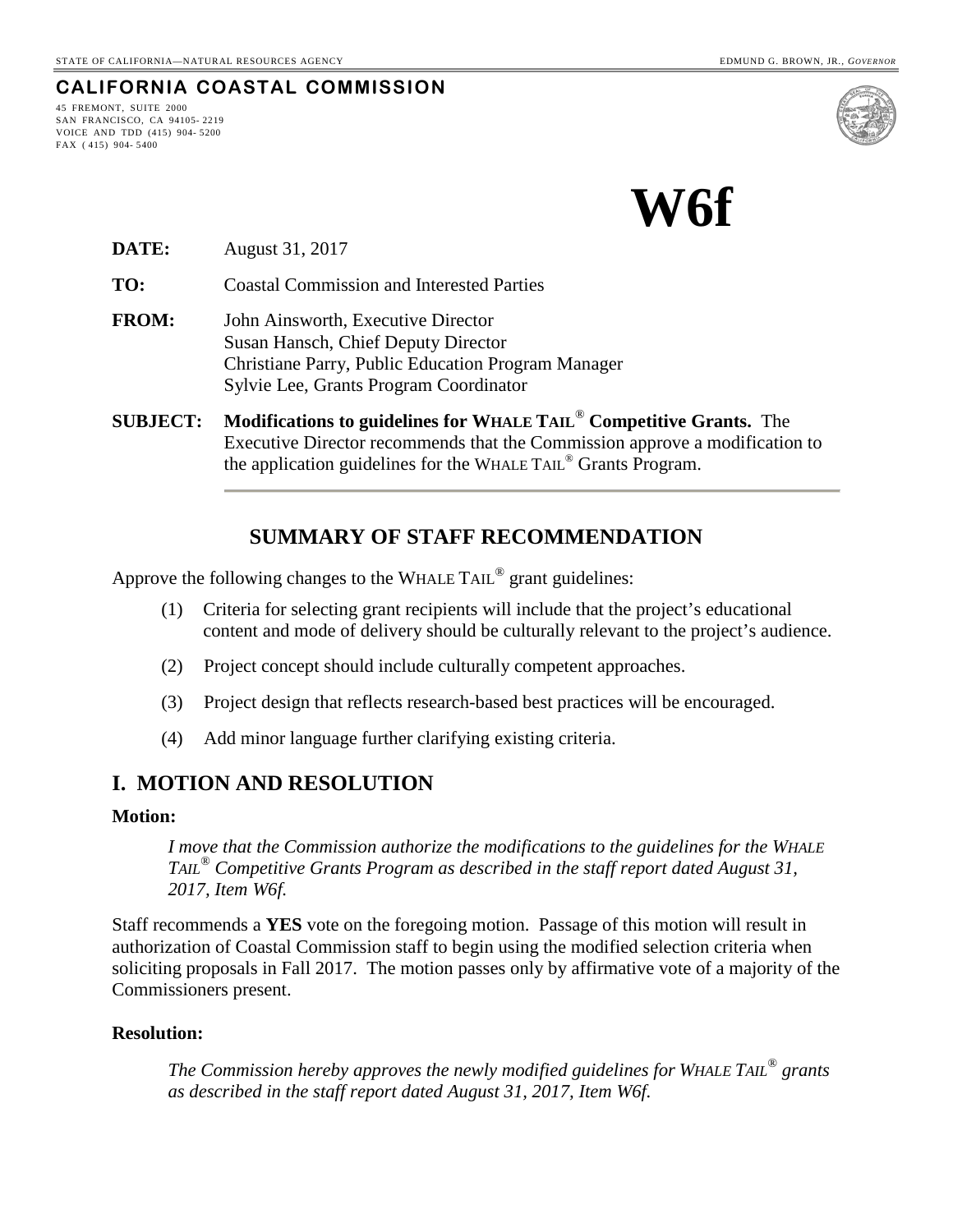# **II. INTRODUCTION**

The Commission's WHALE TAIL® grants offered by the Public Education Program support coastal and marine education projects to educate and involve the public in the protection of marine and coastal resources. A large portion of the Public Education Program's annual budget is distributed through local assistance grants to nonprofit organizations, schools, and public agencies for this purpose. The funding is awarded in two different grantmaking cycles each year through recommendations to Commissioners by the staff: some of these funds are awarded as targeted grants in the late summer or early fall, and the rest of the funds are awarded in the winter through a competitive grants process approved. The Commission approved guidelines for the competitive grants program in 1998 and approved minor modifications in 2009 and 2013.

## **Adding criteria regarding cultural competency**

According to the National Education Association (NEA), cultural competence is a person's awareness of one's own cultural identity and views about differences among people, and the ability to learn and build on the cultural and community norms of others. The NEA considers it to be "a key factor in enabling educators to be effective with students from cultures other than their own." Examples of manifestations of cultural competence could include incorporating participants' own community concerns and interests into lessons, providing role models who look similar to participants, or making people who speak limited English feel welcomed.

In recent months there have been discussions by Commissioners and staff regarding how to support cultural competency in the organizations funded by the CCC to strengthen the effectiveness of their programs. In order to encourage this quality, seek it out and support it, the staff proposes listing it as part of the criteria and scoring rubric in the application guidelines for the WHALE TAIL<sup>®</sup> grants.

# **Encouraging research-based best practices**

There is a large and growing body of research into what works effectively in environmental education. In addition, various efforts have been made to synthesize these studies and hone in on the program design elements that have empirical evidence of helping lead to positive outcomes (e.g. increased knowledge, awareness, and skills; positive attitudes; critical thinking; stewardship intentions and behaviors; enjoyment). Staff proposes including the sentence, "Project design that reflects research-based best practices are encouraged" in the Grant Guidelines, and to provide links to best practices-related research on the WHALE TAIL® Grants website.

# **III. Staff Recommendations for WHALE TAIL® Grant Guidelines**

The staff recommends that the following changes be made to the criteria in the WHALE TAIL<sup>®</sup> grant guidelines so they would read as follows:

# **CRITERIA FOR SELECTING GRANT RECIPIENTS**

**1. Educational Component (25 points):** Projects funded under this program should have a strong, high-quality educational component involving the marine and/or coastal environment.